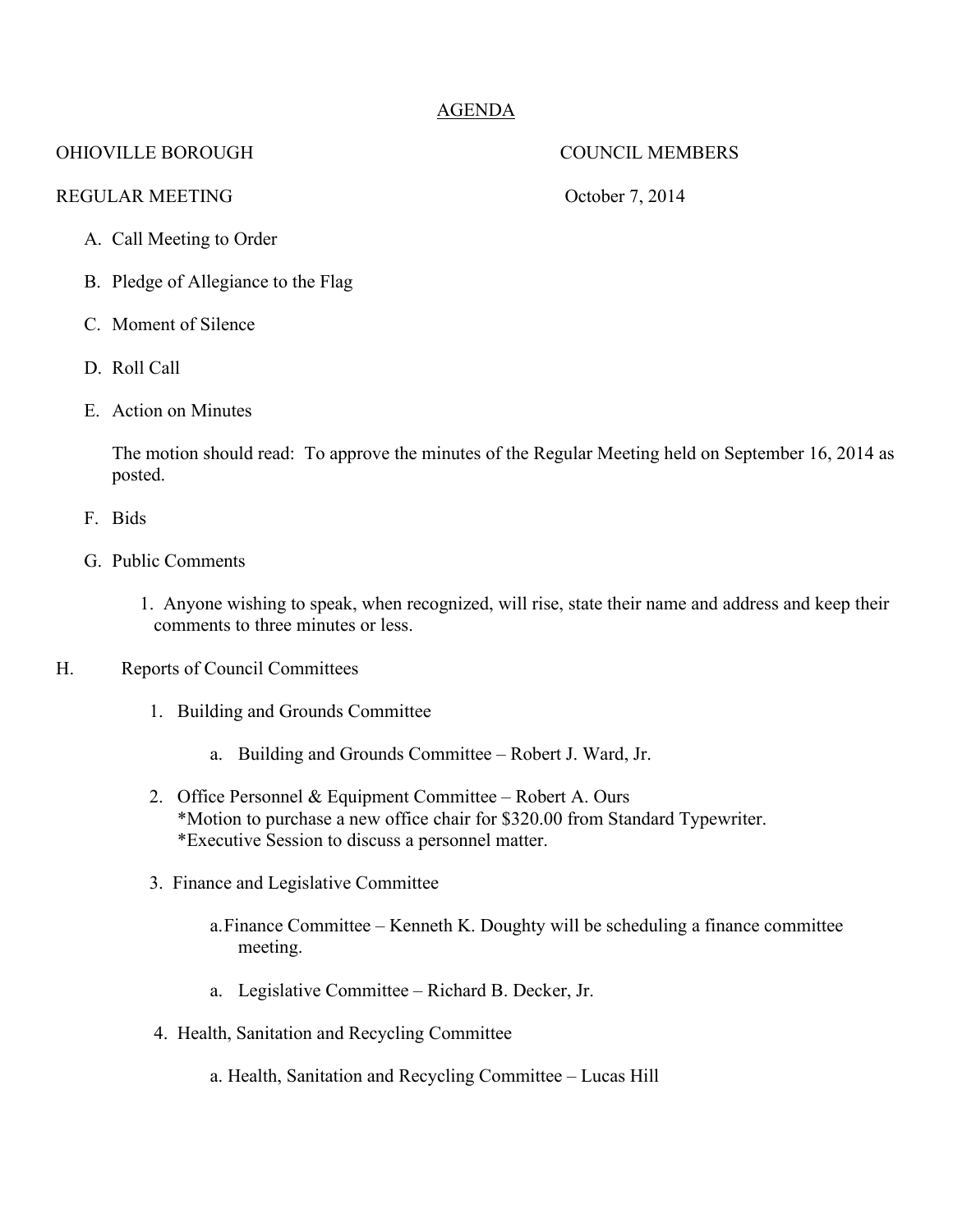- 5. Public Safety Committee
	- a. Fire Committee –Richard E. Jackson
	- b. Police Committee Richard B. Decker, Jr.

\*Discussion topic: Civil Service and the costs associated with hiring 1-2 additional full time patrolman.

\*Motion to purchase 3 sets of Penco Vangaurd 1 tier 3 wide lockers for \$1,105.44 from Wayfair Supplies.

\*Motion to purchase 1 each Smith & Wesson M&P15 MOE MID 16" rifle from Atlantic Tactical for \$854.00 this price includes a first responder discount.

\*Motion to purchase 1 each Stinger Tire Spike System from Fleet Safety Equipment for \$574.95.

\*Motion to purchase 3 cases of 5.56mm Federal Cartridge XM193 Ammunition and 1 case of CCI Blazer 45 AUTO 230 grain FMJ ammunition from the OfficerStore for \$827.96.

6. Recreation Committee

a. Recreation Committee – Denise A. Cox \*Lucas Hill to discuss updating the playgrounds at the parks.

- 7. Road Committee
	- a. Road Committee Robert J. Ward, Jr.
- 8. Public Utilities Committee

a. Public Utilities Committee –Denise A. Cox

### I. Reports of Officers

- 1. Mayor's Report September's monthly report to be given.
- 2. Secretary No Report
- 3. Treasurer No Report